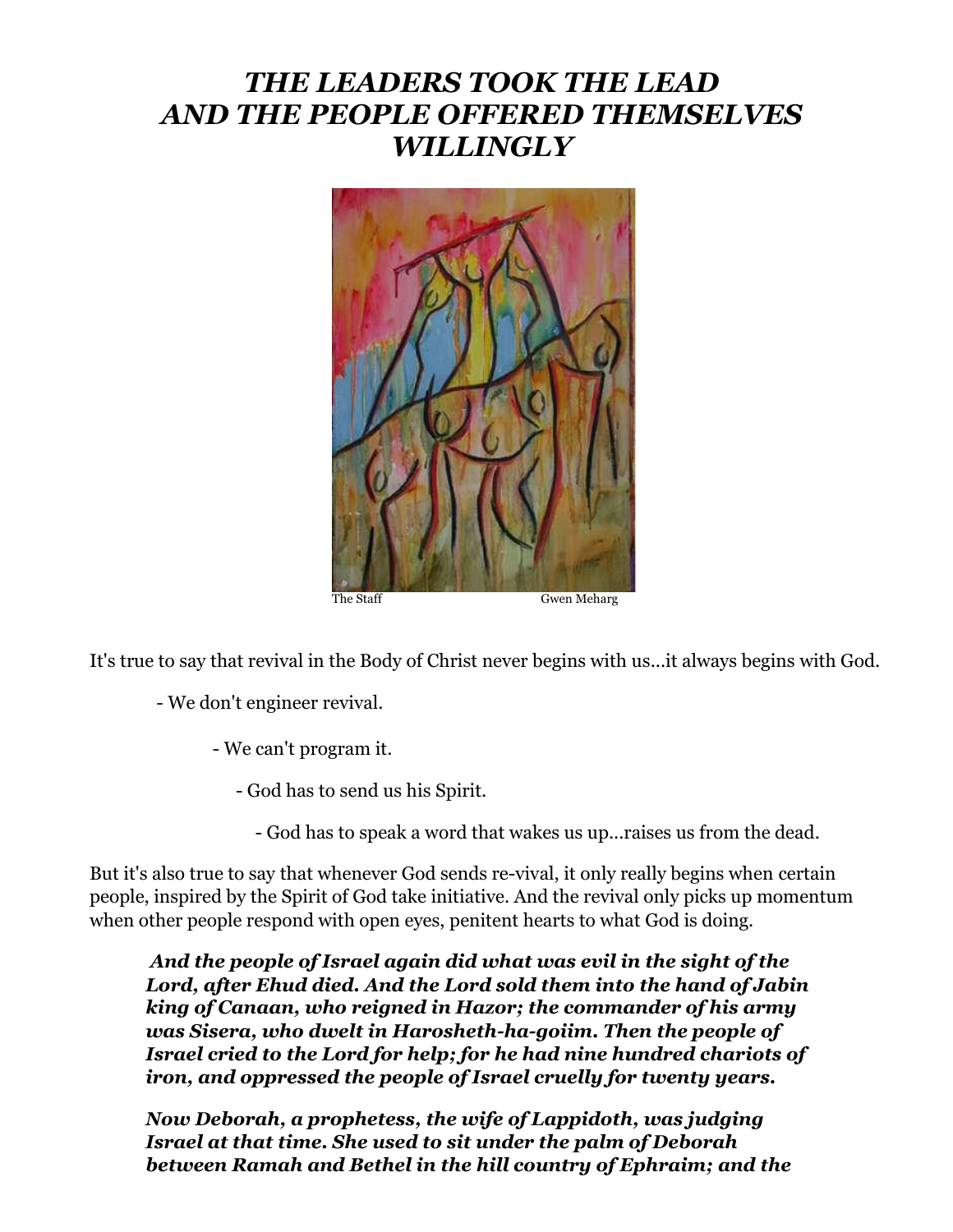*people of Israel came up to her for judgment. She sent and summoned Barak the son of Abinoam from Kedesh in Naphtali, and said to him, "The Lord, the God of Israel, commands you, 'Go, gather your men at Mount Tabor, taking ten thousand from the tribe of Naphtali and the tribe of Zebulun. And I will draw out Sisera, the general of Jabin's army, to meet you by the river Kishon with his chariots and his troops*; *and I will give him into your hand." Barak said to her, "If you will go with me, I will go; but if you will not go with me, I will not go." And she said, "I will surely go with you; nevertheless, the road on which you are going will not lead to your glory, for the Lord will sell Sisera into the hand of a woman." Then Deborah arose, and went with Barak to Kedesh. And Barak summoned Zebulun and Naph-tali to Kedesh; and ten thousand men went up at his heels; and Deborah went up with him.*

#### *Judges 4:1-10*

Israel turned from God and stumbled into 20 years of cruel oppression from Jabin king of Canaan. The people were so low they had no hope that things would ever change… they lived their lives in fear.

But there was a woman of God, a prophetess Deborah, who judged Israel...ruled Israel...during this diffi-cult time.

- There were men who were jealous of her.
- There were men who resented her....

but there wasn't a man in the land with half her courage.

Under the anointing of the Spirit Deborah declared,

*"The time has come for us to break out of this bondage." She sent north to the tribe of Naphtali and summoned Barak the son of Abinoam..."The Lord God of Israel commands you, 'Go gather your men at Mount Tabor, and I will draw out Sisera the general of Jabin's army to meet you by the river Kishon with his chariots and his troops and I will give him unto your hand."*

This was the beginning of revival in Israel.

It be-gan, when under the direction of the Spirit, Deborah took initiative... she took the lead. Barak the Jewish captain wasn't quite as confident. "I'll go if you come along...if not, I won't." "I'll go with you," says Deborah, "but the glory in this victory won't go to you, it will go to a woman."

*When Sisera was told that Barak the son of Abinoam had gone up to Mount Tabor, Sisera called out all his chariots, nine hundred chariots of iron, and all the men who were with him, from Harosheth-ha-goiim to the river Kishon. And Deborah said to*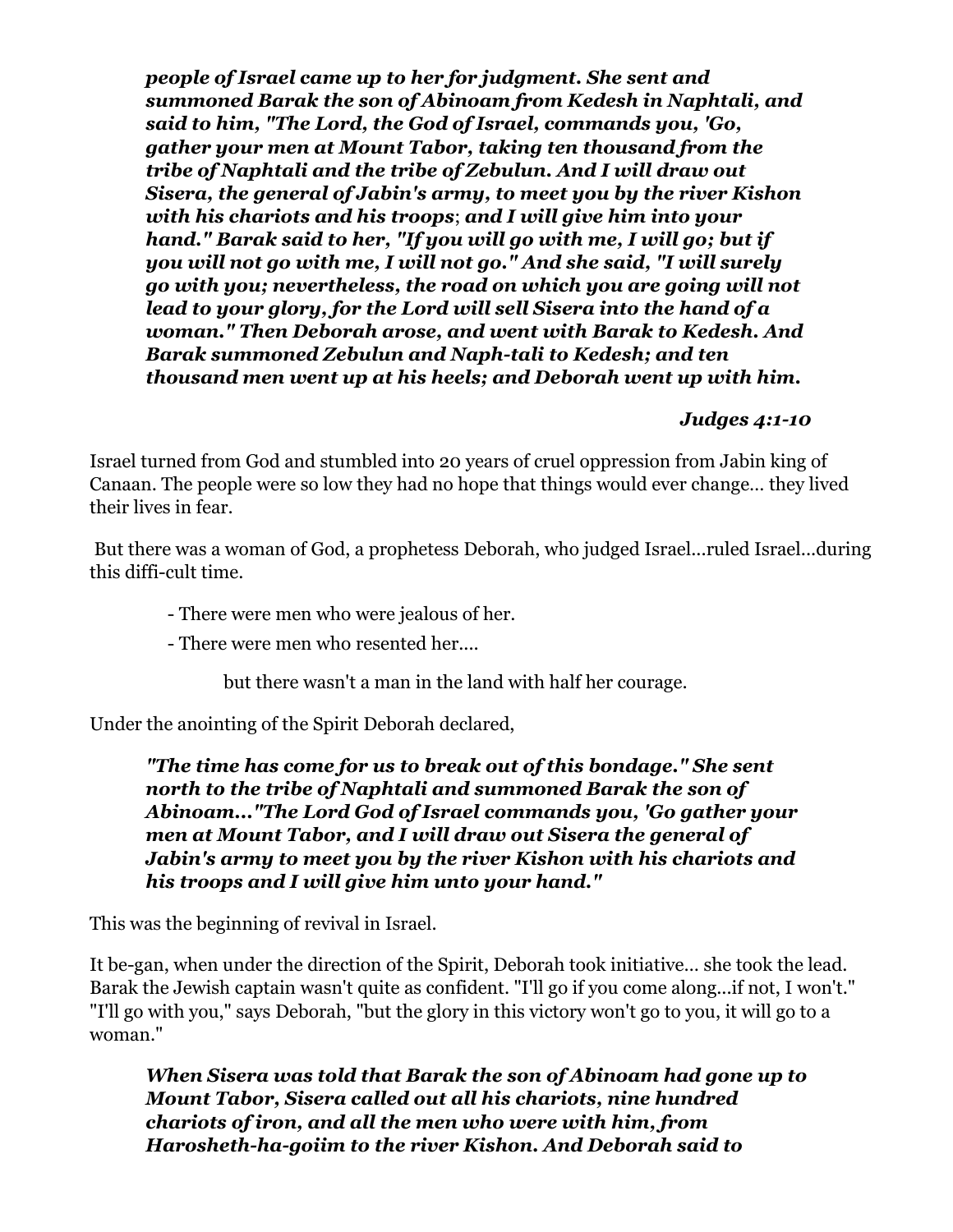*Barak, "Up! For this is the day in which the Lord has given Sisera into your hand. Does not the Lord go out before you?" So Barak went down from Mount Tabor with ten thousand men following him. And the Lord routed Sisera and all his chariots and all his army before Barak at the edge of the sword; and Sisera alighted from his chariot and fled away on foot. And Barak pursued the chariots and the army of Harosheth-ha-goiim, and all the army of Sisera fell by the edge of the sword; not a man was left.*

*But Sisera fled away on foot to the tent of Jael, the wife of Heber the Kenite; for there was peace between Jabin the king of Hazor and the house of Heber the Kenite. And Jael came out to meet Sisera and said to him, "Turn aside, my lord, turn aside to me; have no fear." So he turned aside to her into the tent, and she covered him with a rug. And he said to her, "Pray, give me a little water to drink; for I am thirsty." So she opened a skin of milk and gave him a drink and covered him. And he said to her, "Stand at the door of the tent, and if any man comes and asks you, 'Is any one here?' say, No." But Jael the wife of Heber took a tent peg, and took a hammer in her hand, and went softly to him and drove the peg into his temple, till it went down into the ground, as he was lying fast asleep from weariness.* 

*So he died, And behold, as Barak pursued Sisera, Jael went out to meet him, and said to him, "Come, and I will show you the man whom you are seeking." So he went in to her tent; and there lay Sisera dead, with the tent peg in his temple.*

#### *Judges 14:12-22*

"What a gruesome story," you say. It wouldn't seem so gruesome if you'd felt the kick of Sisera's boot for twenty years and had some of your children dragged off by his troops as slaves.

Sisera is a symbol of Satan himself.

We need to understand that Satan is an enemy...you either conquer him or he conquers you…

...this is a war.

And the weakness, the impotence, the paralysis…. in the Body of Christ

…. doesn't end until this enemy is pushed back and his strongholds are pulled down and the people of God rise up and take the territory which is rightfully theirs.



Taking Ground Gwen Meharg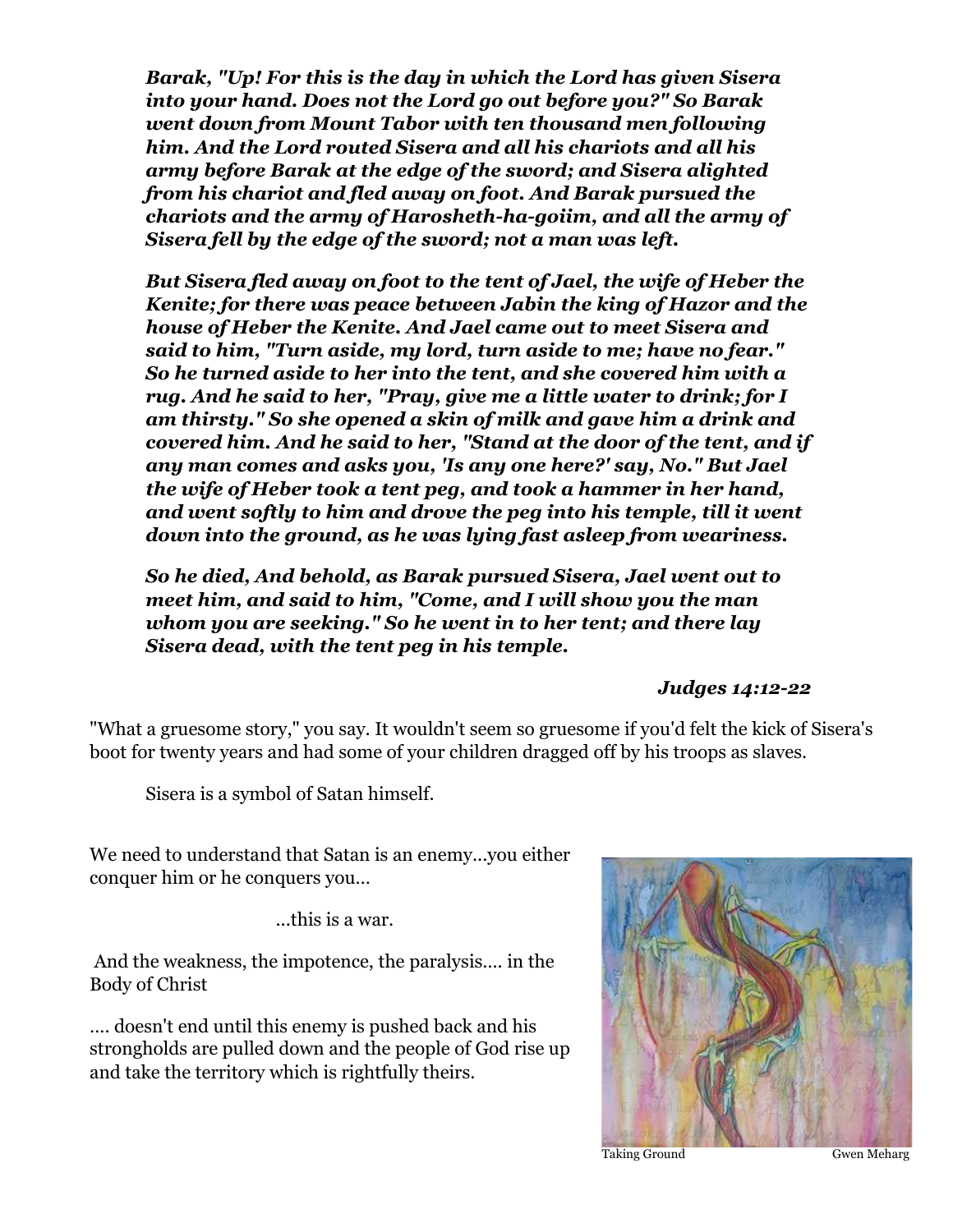### **This won't happen until the leaders take the lead and the people offer themselves willingly.**

*So on that day God subdued Jabin the king of Canaan before the people of Israel. And the hand of the people of Israel bore harder and harder on Jabin the king of Canaan, until they destroyed Jabin king of Canaan.*

*Then sang Deborah and Barak the son of Abinoam on that day: "That the leaders took the lead in Israel, that the people offered themselves willingly, bless the Lord!"*

*Judges 4:23-5:2*

## **....that the leaders took the lead in Israel,**

### **....that the people offered themselves willingly.**

Whenever the Spirit of God brings revival to the Body of Christ, two things are always present on the human side...always: the leaders take the lead, the people offer themselves willingly.

#### **What does it mean for the leaders to take the lead?**

Who are these leaders?

*In the world*, leaders are those who assert power over others.

*In the kingdom*, leaders are those who *take the lead in serving.* 



#### *"He who is greatest among you let him be the ser-vant of all."*

As the Spirit moves in the Body, certain people will emerge as leaders because they take the lead as servants. We're not talking about electing somebody to the church council or appointing somebody to a committee. We're talking about any man or woman or young person respond-ing to the guidance of the Spirit and acting.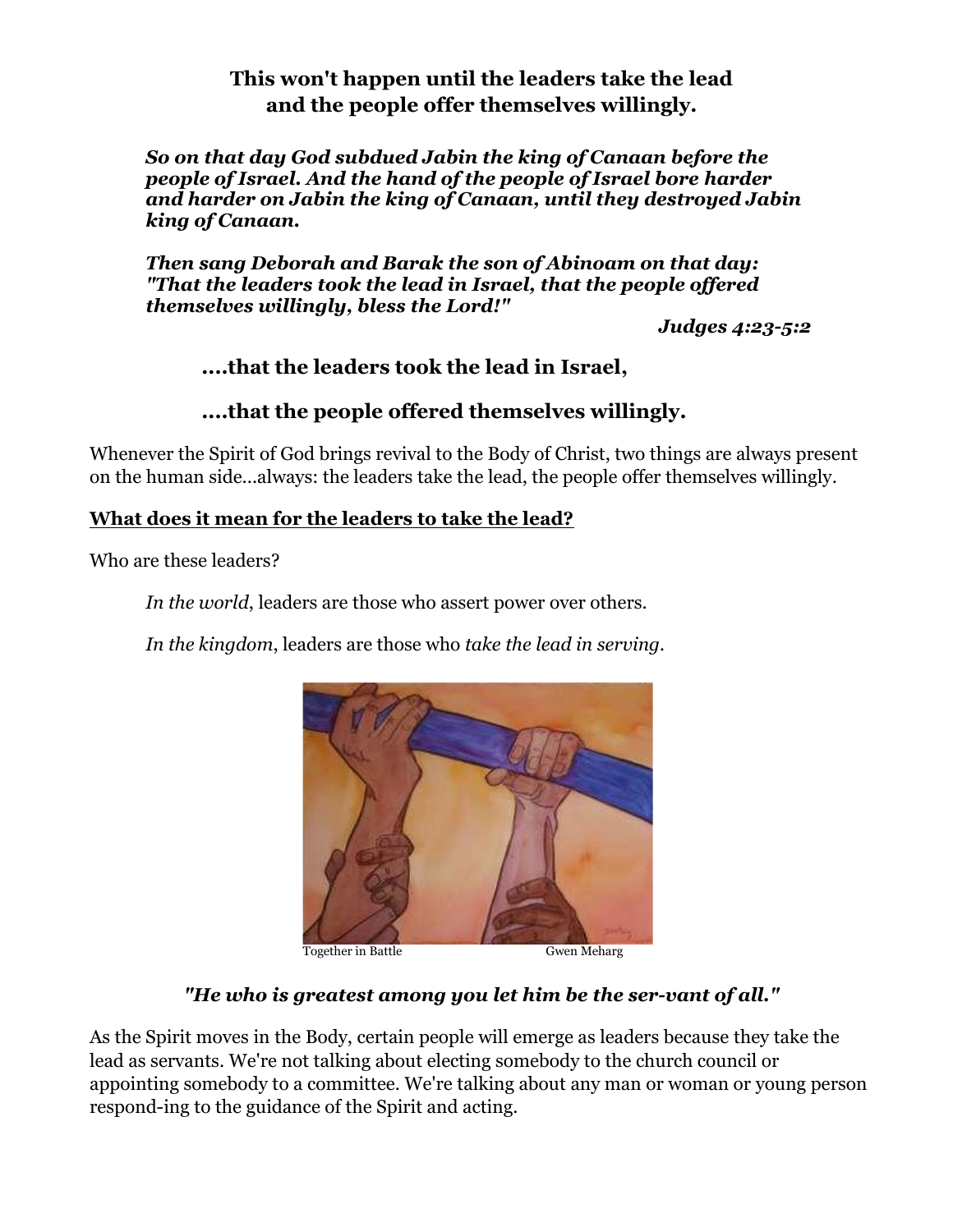For instance, all over the earth the Body of Christ is forming itself not only into congregations, but also into small groups...small groups where people can meet together, share with each other, encourage each other, and pray.

Such groups are forming where you are too, Dear Reader…

How will they form? Very simple.

There will be as many small groups *as we have people to lead them*...to pull them together.

Every one of those groups has to have somebody to take the lead. So a man or woman feels responsible ... takes the lead...invites people to come to their house on a certain day.

> Encourages, visits, prepares, shepherds.... is consistent and responsible… prays for them.

## *And the people offer themselves willingly.*

Perhaps there are those who feel they have a gift to teach.

"Ah, but no one ever gives me the opportunity. No one ever asks me to teach."

You have something to teach...you have a gift...don't wait for someone to give you a Bible study on a silver platter. Take the lead! Gather some folks together at the house of your best friend and teach. Pretty soon it will be clear that you do indeed have a gift to teach and the people will respond willingly...or that in fact teaching is not your gift, that perhaps your gift is in another area.

Maybe you decide that there are people in your church who would be greatly encouraged by a personal visit from someone who cares. Take the lead...start visiting and sharing and praying. Take someone with you and the people you visit will respond.

# **They will offer themselves willingly to the Lord.**

Perhaps you have a conviction that there is an area of outreach that is being missed...take the lead... move on it...gather one or two others together and share and pray.

Some time ago there were some women in the congregation I belonged to who were deeply concerned about a certain aspect of our corporate life. They arranged to meet for prayer at one of their homes on a Friday night...they prayed all that night. The following Sunday morning the matter these women prayed about began to resolve itself.



Reaching Higher Gwen Meharg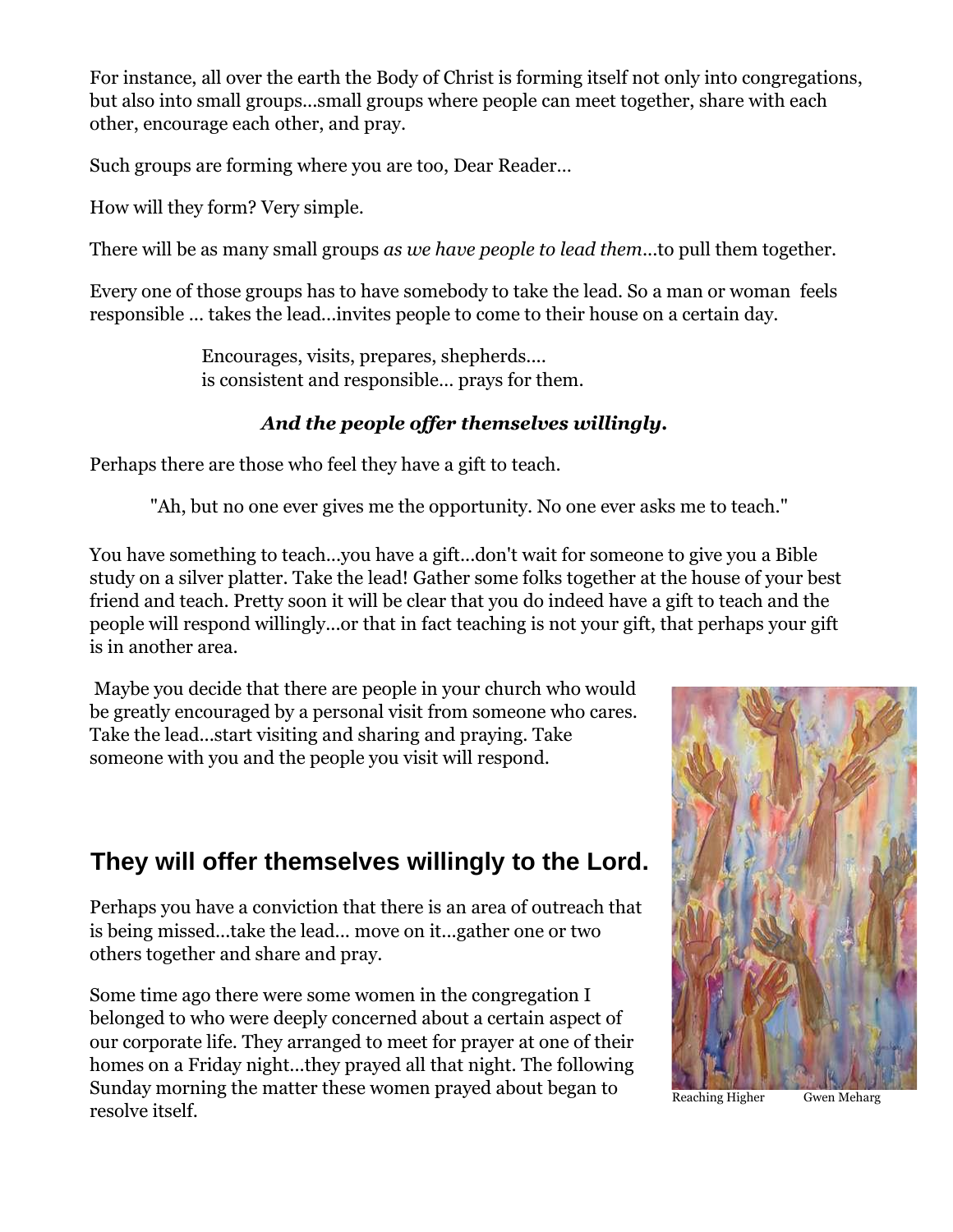Light began to shine among us...peace began to spread...the leaders took the lead, *the people offered themselves willingly.*

Let's pray that the spiritual awakening which is happening worldwide will manifest itself very clearly in leaders emerging in the fellowship where the Lord has placed us….leaders who simply take the lead as servants of God.

Whether it's Deborah speaking a word from God or Barak gathering his army, or Jael driving the tent peg into Satan's head…

… people who in the past were shy, hesitant, self-pitying or critical,

will take the lead as servants of God.

And as this happens the second glorious sign of revival will occur....

# **The people will offer themselves willingly.**

*Now when they heard this they were cut to the heart, and said to Peter and the rest of the apostles, "Brethren, what shall we do?" And Peter said to them, "Repent, and be baptized every one of you in the name of Jesus Christ for the forgiveness of your sins; and you shall receive the gift of the Holy Spirit. For the promise is to you and to your children and to all that are Far off, every one whom the Lord our God calls to him." And he testified with many other words and exhorted them, saying, "Save yourselves from this crooked generation." So those who received his word were baptized, and there were added that day about three thou-sand souls.* 

*Acts 2:37-41*

What were they doing when they were being baptized? They were offering themselves willingly...giving them-selves body, soul and spirit to God...joyfully dying to themselves!

#### *And they devoted themselves to the apostles' teaching and fellowship, to the breaking of bread and the prayers.*

*Acts 2:42*

They were offering themselves to become disciples so they could serve the purpose of the Kingdom of God.

*And fear came upon every soul; and many wonders and signs were done through the apostles. And all who believed were to-gether and had all things in common; and they sold their possessions and goods and distributed them to all, as any had need. And day by day, attending the temple to-gether and breaking bread in their homes, they partook of food with glad and generous hearts, praising God and having favor with all the people. And the Lord added to their number day by day those who were being saved.*

*Acts 2:43-47*